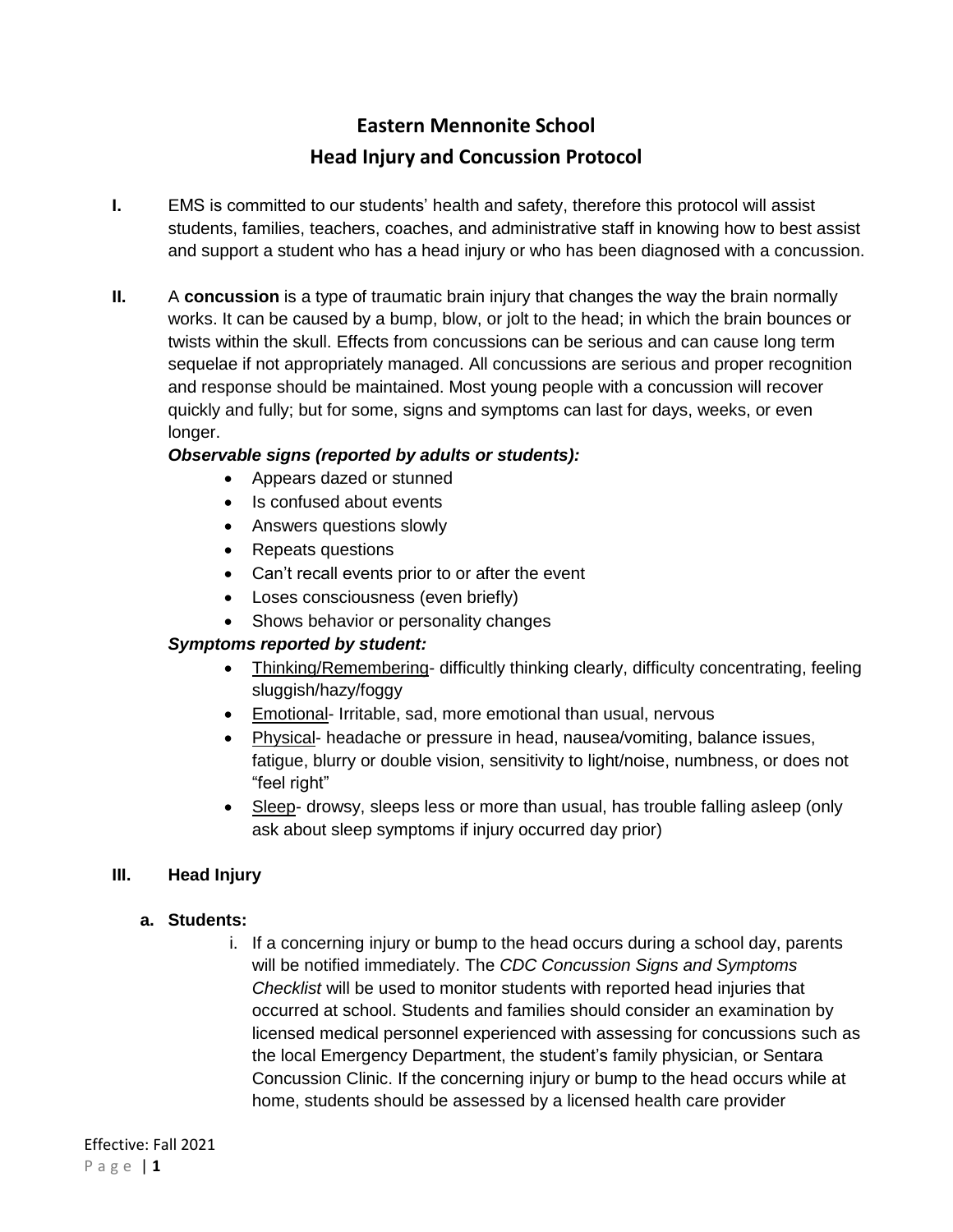experienced with assessing for concussions. A diagnosis of a concussion is final. Recommendations made by a health care provider in regards to physical and academic activity during the school day will be followed by the school. **Parents and guardians are asked to notify the school once a concussion is diagnosed so necessary communication and accommodations within the school can be followed.**

EMES Parents and Guardians**: Please notify the Elementary School Principal (Maria Archer) once a concussion is diagnosed.**

EMMS/ EMHS Parents and Guardians**: Please notify the Front Office once a concussion is diagnosed.**

## **b. Athletes:**

i. If a head injury occurs during a sporting event, students who present with signs and symptoms of a concussion will be assessed by a Sentara RMH Orthopedics athletic trainer at the specific sporting event. The Sentara RMH Orthopedics athletic trainer will notify the Front Office and also the Athletic Director (Andrew Gascho) of a concussion diagnosis, and proper channels of communication will be followed. The Sentara RMH Orthopedics athletic trainer will observe the athlete through the gradual return to play progression prior to clearing the athlete to full activity. Students and families may wish to be examined by additional medical personnel such as the local ED, family physician, or Sentara Concussion Clinic. Student athletes must be cleared by a medical professional who is experienced in evaluating concussions prior to progressing into the return-to-play protocol. A student athlete must be fully participating in classes without modifications prior to being allowed to begin the return to play protocol. A diagnosis of a concussion is final and the graduated return to play progression will be completed prior to returning to play. **Parents and guardians are asked to notify the Front Office for concussions** *not* **diagnosed by a Sentara RMH Orthopedics athletic trainer so necessary communication and accommodations within the school can be followed.**

## **IV. Diagnosed Concussion**

- **a.** If a student is diagnosed with a concussion, **at least (1) day of rest at home** is highly recommended. During this period, students should limit screen time (computer, TV, cell phone use), mental exertion, or stimulation through reading and writing. The more rest that occurs after a concussion, the quicker the recovery period. Gradually easing back into reading, screen time, and academic work is most effective. Students should work only to the point where symptoms such as headaches, blurred vision, or dizziness begin, signs that the brain is being overstimulated.
- **b.** Medical recommendations will be followed and accommodations made to academics as needed. Recommendations related to return to play will be strictly followed.